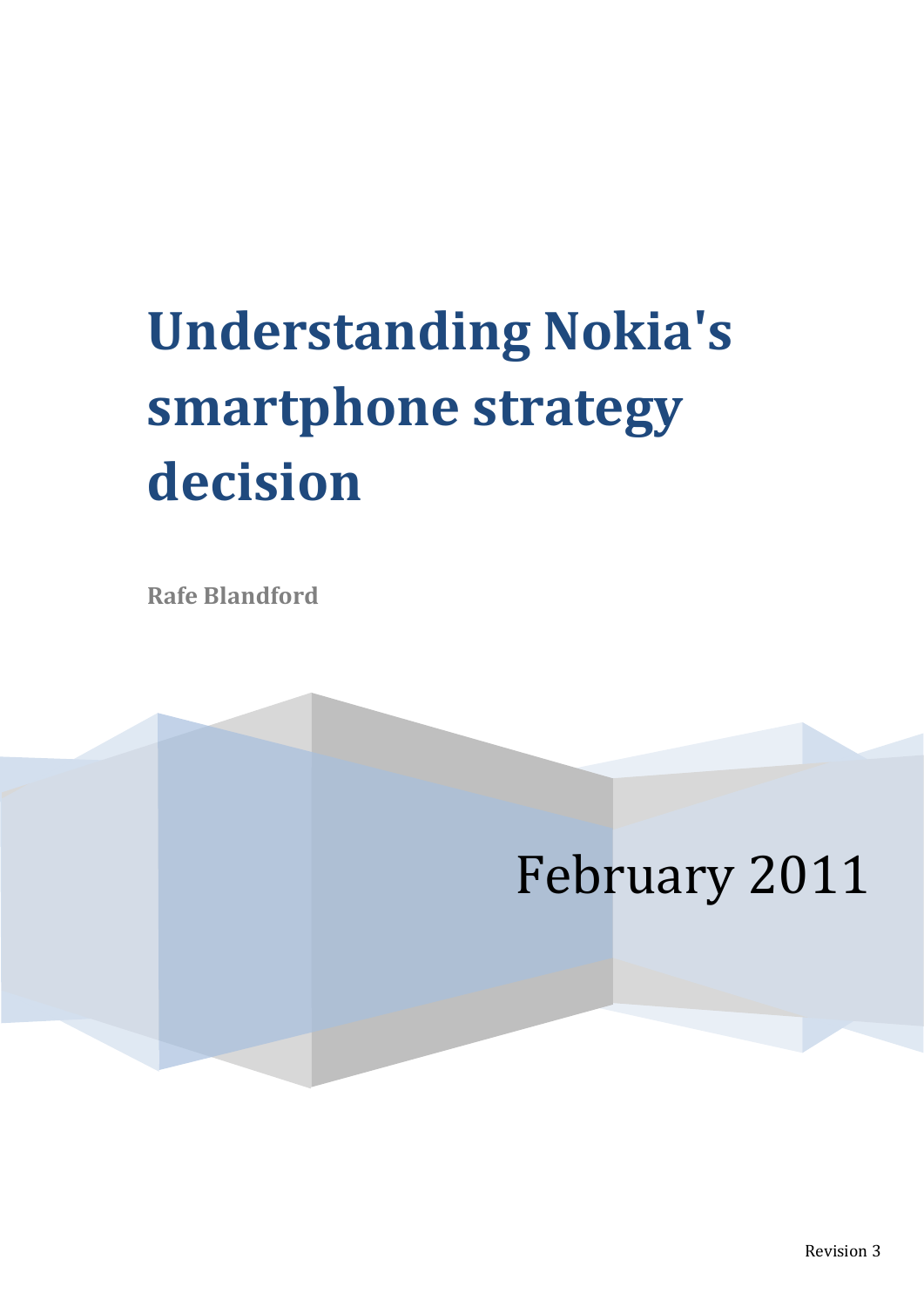#### **Table of Contents**

#### <span id="page-1-0"></span>**Executive Summary**

- Nokia's smartphone strategy is a profound change for the company, marking the end of an era.
- A strategy change became necessary in the face of declining market share, caused by intense competition from its rivals in the smartphone space.
- Nokia's current situation is not untenable, but the concern is what the situation will be like in two or three year if no changes are made. Big strategy changes are not about the now, but about the next.
- The thinking behind the decision is based on Nokia CEO Stephen Elop's contention that "the battle of devices has now become a war of ecosystems".
- The cost of porting Symbian to new hardware and developing the next generation of the platform limited the effective life of Symbian. Nokia had already realised this and was positioning MeeGo as a successor.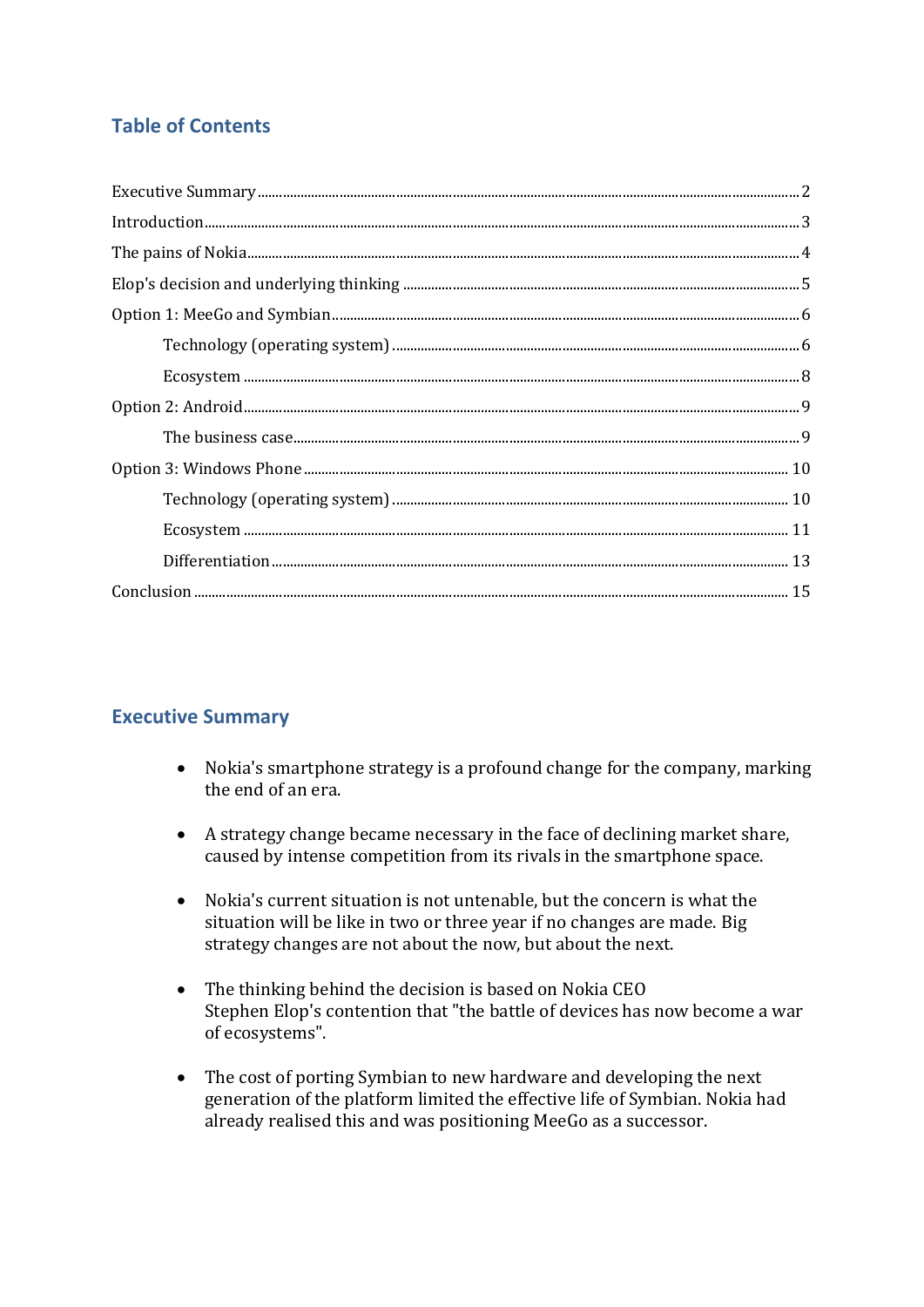- Qt is an elegant cross platform development framework, but its existence, in the mobile space, is largely tied to MeeGo and Symbian.
- MeeGo is not yet ready yet. The risks involved in Nokia waiting for MeeGo to be ready are perceived to be greater than switching to another platform.
- Nokia correctly foresaw the need for a surrounding ecosystem, but has struggled to fully implement its Ovi vision and, as a result, it now has a perception problem.
- It is becoming difficult for one company to do everything (hardware design, manufacturing, operating system, applications, developers, location, content services, advertising, etc.) as the competencies involved in building a competitive ecosystem grow ever broader.
- Android was always an unlikely option because the business case justification was weak.
- Windows Phone offers a modern UX with good underlying technology. However it has significant holes in its feature set that will need to be addressed.
- The agreement with Microsoft and the use Windows Phone allows Nokia to differentiate its devices from its main Android and iOS powered rivals.
- Nokia and Microsoft are well positioned to jointly build a viable and competitive mobile ecosystem in which both companies have a near-equal equity stake.
- Nokia's decision to switch to Windows Phone was primarily driven by the need for a competitive, viable and sustainable ecosystem, rather than any concerns with the underlying technology (operating system).

#### <span id="page-2-0"></span>**Introduction**

Prior to February 11th, Nokia's strategy in smartphones was to use the Symbian and MeeGo platforms, linked by a common developer environment (Qt) and service layer (Ovi). MeeGo would be used in the highest end devices, with Symbian in everything else. Underlying this was an assumption that MeeGo would, in the longer term, gradually erode Symbian. Crucially, Nokia would control all areas - in both software and hardware. This 'go it alone' attitude has been a driving force behind Nokia's smartphone software strategy for the last decade. Put more simply, Nokia wanted to 'control its own destiny'.

In the run up to the announcement, speculation centred around Nokia introducing an additional platform, with Windows Phone emerging as the most likely option. When the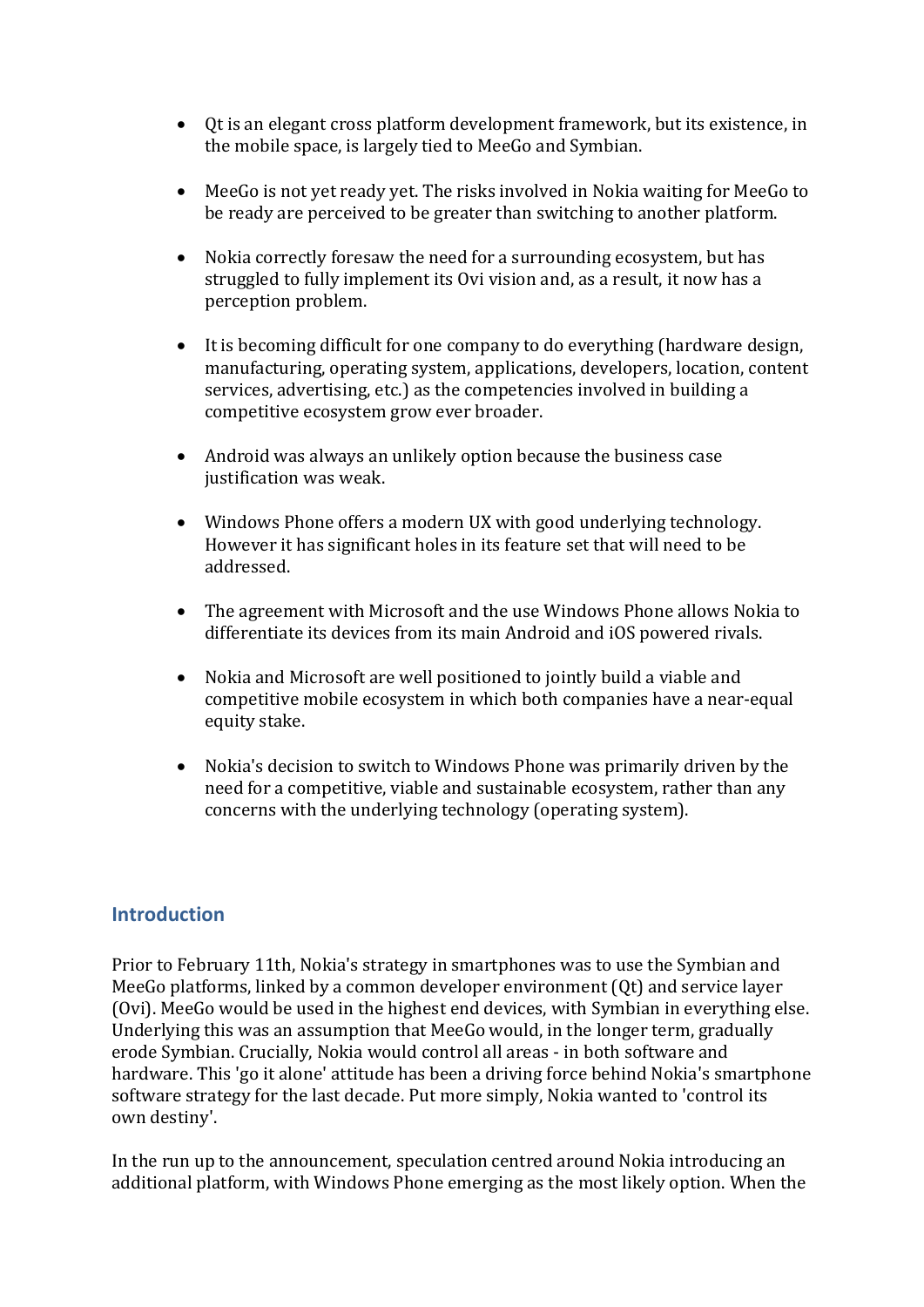new strategy was announced, there was a palpable sense of surprise - very few in the industry, even amongst Nokia's harshest critics, anticipated the speed or depth of this unprecedented change in Nokia's smartphone strategy.

The impact is made all the greater because Nokia's new partner, Microsoft, is the very company it sought to avoid a decade ago for fear that mobile device manufacturing would become a commodity business. This really underlines how much things have changed in the last 15 years. Commoditisation is still a long term danger, but the short term danger from smartphone competitors is a far bigger threat.

## NOKIA **Connecting People**

So make no mistake - this is the end of an era for Nokia. Its totemic smartphone software business will be washed away. While significant software engineering capacity will remain, the idea that Nokia has the capacity to solely create and shape trends in mobile technology on the cutting edge is gone. This is a profound and abrupt change for the company; along with the inevitable job losses, there is an impact on the psyche of the company and the morale of its employees. This shock is also transmitted to associated companies, Finland as a whole, and many of Nokia's fans.

In the week following the announcement, we've seen a broadly positive reaction from the industry. The large majority of those I spoke to at MWC thought that Elop, Nokia's CEO, had made the right decision, albeit with widely varying views on how successful the new strategy would be. However, at the same time, as is apparent from many of the comment threads both here on AAS and on many of Nokia's online properties, amongst existing Symbian users and developers there were more negative reactions. Within the AAS team there's a range of opinions, but a common sense of loss. We all grieve for the eventual loss of Symbian and cutbacks to MeeGo and do wonder what might have been...

#### <span id="page-3-0"></span>**The pains of Nokia**

The pains that have afflicted Nokia in the smartphone space in the last few years have been well documented: declining market share, device resourcing mis-steps (most notably in the N97), developer frustrations and a poor service layer implementation.

Above all, it has been clear for some time, as we have noted on numerous occasions, that Nokia has been unable to sustain its position at the high end of the smartphone market.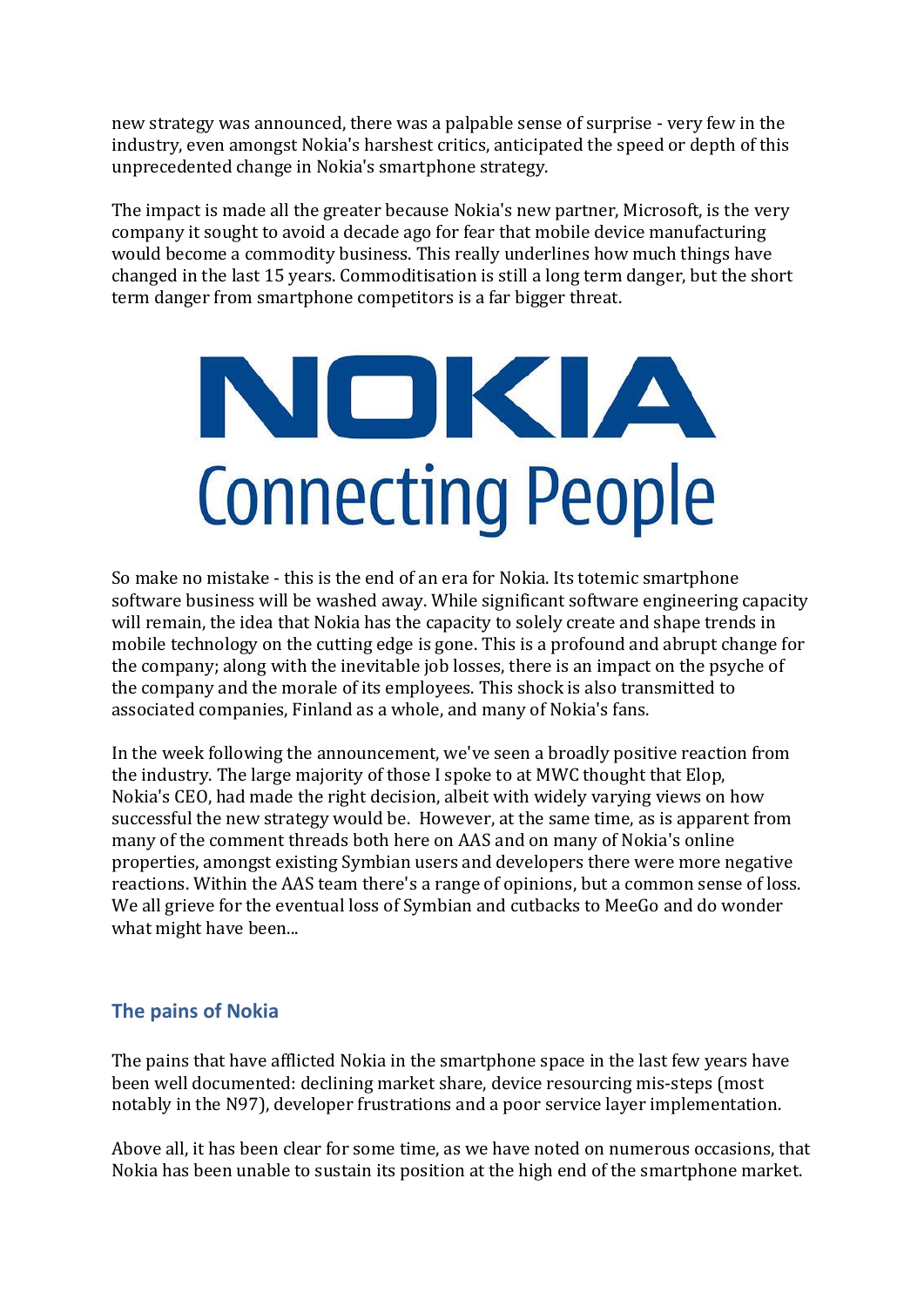This is best seen when drawing a comparison with Nokia's dominant smartphone market position five years ago, exemplified by the release of the Nokia N95, with its position today.

To an extent, the severity of the issue facing Nokia has been glossed over by the impressive growth into the mid tier and low end smartphone space. The growth here means that Nokia has remained the biggest manufacturer of smartphones by some distance.

Nokia's current position is not untenable, but the contention is Nokia can not continue on its current path. The biggest concern is not the position now, but what it would be in two or three years time if no changes were made. Strategy changes of this nature are not about the now, they are about the next. This means things are likely to get worse before they get better.

Elop bluntly stated the problems that Nokia face in his now famous 'burning platform' memo. His concluded that Nokia has failed to keep pace with market disruptions from its rivals and is therefore lacking in competitiveness, that the battle of devices has been superseded by a battle of ecosystems and that Nokia has lacked accountability and leadership to drive the company through changing times. While some may quibble over minor points, it is fair to say that there is general acceptance of the broad thrust of Elop's arguments.

A common theme in recent assessments of Nokia is that bureaucracy has directly impacted on its ability to execute strategy. This seductive siren call is not an unfair assessment, but it is sometimes a too convenient catch-all for a wide range of issues. Going forward, the importance of fixing the execution issue is common to any strategy that is to be followed.

#### <span id="page-4-0"></span>**Elop's decision and underlying thinking**

This brings us to the decision that Stephen Elop had to make. In the light of the problems that Nokia was facing there was a clear consensus that action was necessary. In Elop's own words, there were three choices:

*"Clearly, we were assessing three different paths forward for the company. There was the largely internal option, taking advantage of MeeGo and Symbian. The second option, clearly, was to make a decision to pursue Android and to place a significant bet on the Android ecosystem. The third choice we had was to enter into a partnership with Microsoft to build jointly an ecosystem around Windows Phone."*

The key to Elop's thinking in making the choice lies in his thoughts on how the mobile device market has changed:

*"The battle of devices has now become a war of ecosystems."*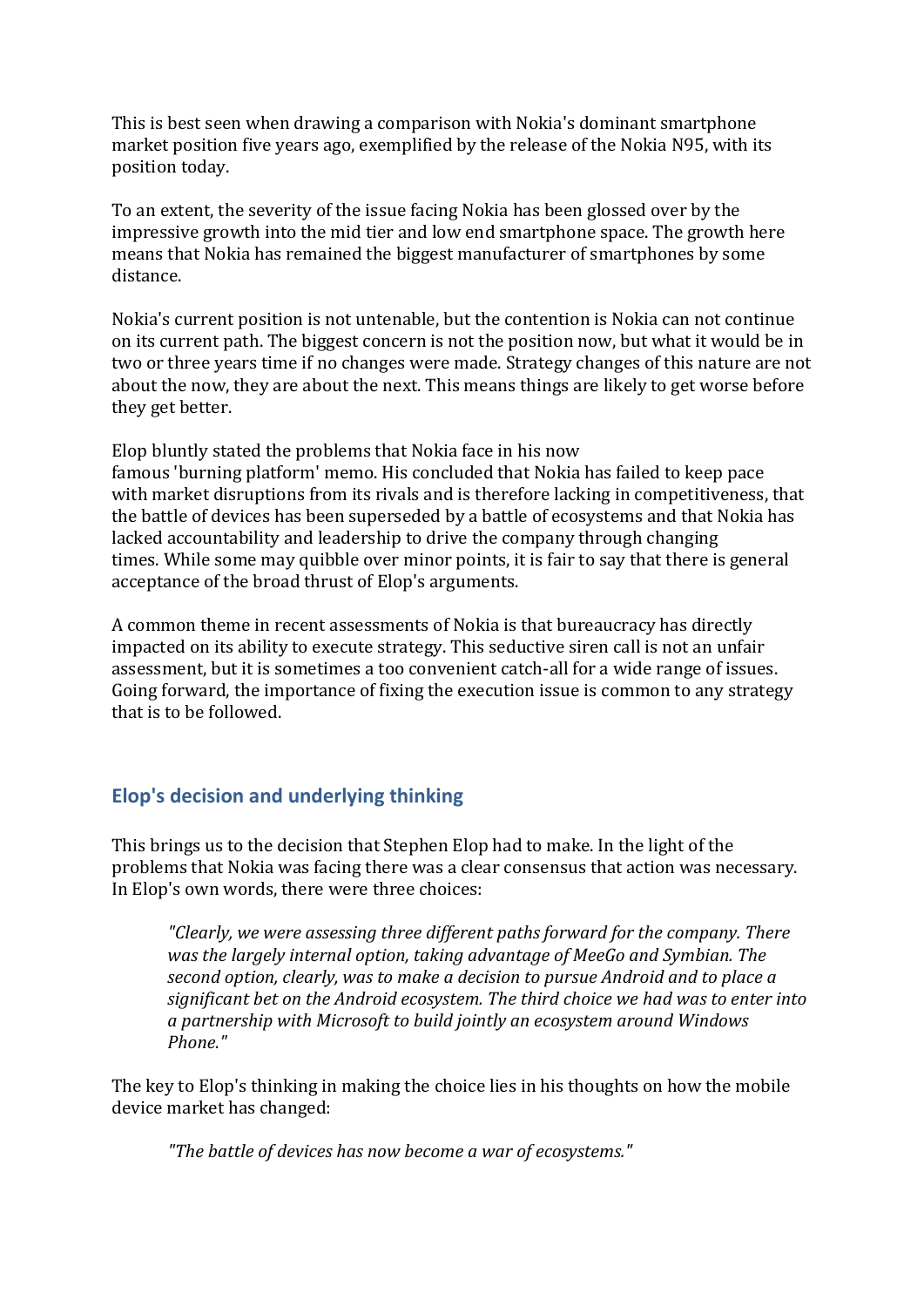Ecosystem is not a new word in Nokia strategy. Traditionally it has referred to the grouping of companies involved in the creation of a device (Nokia leading, but with contributions from silicon providers, integrators, software component providers and operators). More recently, this was expanded to include third party software and services, but the sense of building round a device remained.

However, it is clear that Elop defines ecosystem much more widely:

*"Where ecosystems include not only the hardware and software of the device, but developers, applications, ecommerce, advertising, search, social applications, location-based services, unified communications, and many other things."*

This new ecosystem definition is a better reflection of the current state of the smartphone space. As the traditional platform versus platform debate gives way to an ecosystem versus ecosystem debate, a much wider number of factors need to be considered. This, in turn, means it is no longer a purely technology and engineering led debate. Rather, the creation of the surrounding ecosystem becomes the paramount factor.

Thus the choice of strategy for Nokia becomes a question of which option would give the best chance of building a sustainable and viable ecosystem around Nokia products?

So let's take a look at each of Nokia's three options to try and understand its recent strategy decision.

#### <span id="page-5-0"></span>**Option 1: MeeGo and Symbian**

#### <span id="page-5-1"></span>*Technology (operating system)*

Symbian has, in the last few years, faced a barrage of criticism. The most commonly cited example is the continuing debate around the Symbian user experience (UX). However, in the longer term its architectural legacy and the cost of porting Symbian to new hardware are more important factors. Essentially these factors, together with the resource constraint characteristic that has enabled Symbian's success to date, meant the cost of developing the next generation (i.e. 3 years time) of the platform would be expensive. Furthermore Symbian's biggest advantage, allowing the ability to build low cost devices (low BOM) is gradually being eroded, both by improvements in other platforms and by falling hardware component costs. Nokia was well aware of these factors, which is why it planned for the introduction of a next generation Linux based platform (Maemo/MeeGo).

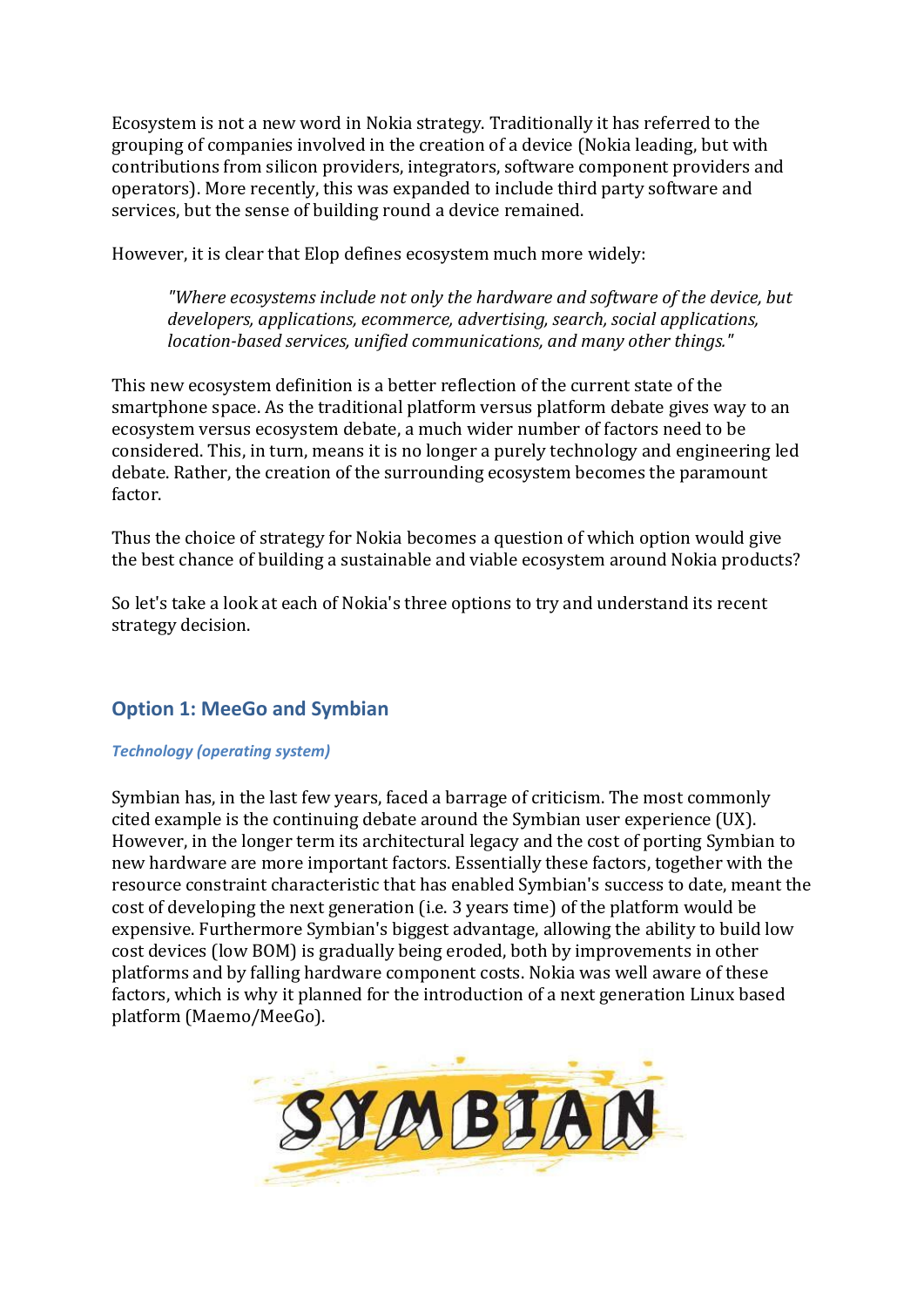This does not mean that Symbian no longer had any value. It had clear potential to continue as a mid tier platform for a significant period of time. Indeed, by weight of numbers, it would have remained Nokia's primary smartphone operating system for some time to come. However, it does mean, especially in the light of the Qt connection, that its future was bound up with Nokia's next generation Linux platform.

It's undeniable that the issues facing Symbian have been compounded by a number of evolutionary and management decisions that, over the years, became a ligature strangling the wider and continued development of the operating system. It may be interesting to ask what might have been, but in the context of Nokia's strategy decision, it is largely irrelevant.

The issues with Symbian described above led directly to the adoption of Maemo as Nokia's platform for its next generation of 'smart' mobile devices. This had been long planned, with Linux development starting as far back as 2002. The acquisition of Trolltech in 2008 gave Nokia Qt, a much improved developer environment, and the bridge it created between the two operating systems allowed for a common ecosystem. Despite its cross platform elegance, Qt presence in the mobile space is largely tied to that of Symbian and MeeGo. While it can be ported to other mobile platforms, it would never be the primary framework of those platforms.

At acquisition, Qt was not mobile-ready. Neither the Qt Mobility APIs or QML and its related components have arrived quickly enough. The issues around Symbian's legacy architecture are neatly illustrated by the amount of time it took to integrate Qt into the platform. The time it took to bring Qt to Maemo and MeeGo is harder to explain, especially given that Qt was already running on Linux. On balance, the problem here lies more with integration into Nokia's software engineering culture and processes rather than the Qt environment itself. With that said, it is important to note that Qt is not a magic bullet, as is amply demonstrated by the failure of the Qt-based Orbit (Symbian^4) and Direct UI (Maemo / MeeGo).

Maemo's (and subsequently MeeGo's) ambitions, open source philosophy and technical architecture gave a level of reach and sophistication that sat well with Nokia's ambitions of playing right across the market and expanding into emergent disruptive markets.

**MeeGo** 

**TM** 

The creation of the open source-based Maemo with a relatively small engineering team was both admirable and impressive. However, the N900 clearly showed that this was not yet a platform that was ready for commercial scale in either specification or design. Nokia threw engineering resources at the problem, but adding engineers rarely leads to a directly proportional decrease in development time. The merger with Moblin to create MeeGo gave additional credibility, scale and engineering resources, but also added further delays.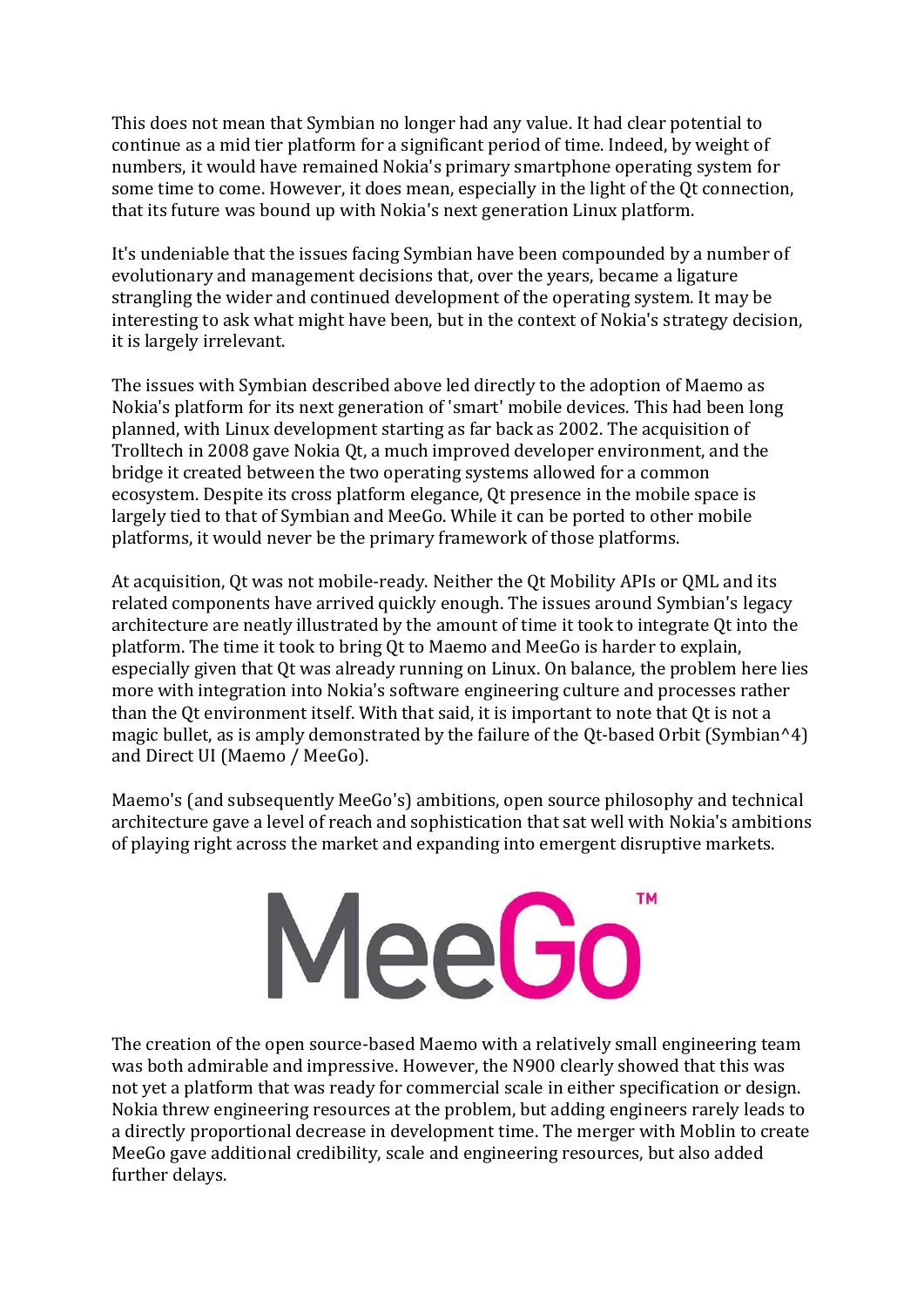Put bluntly, MeeGo isn't yet ready for the role it was envisioned for. How quickly this might be resolved is a matter for debate. The first device will arrive this year, but it is unclear how quickly and how widely this could ramp up. It is entirely possible that MeeGo might still be ready in a similar time frame to the Windows Phone transition. But that does not matter, it is seen to be a significant risk, especially given Nokia's track record in delivering on software engineering targets. Ultimately, the market and Nokia investors are likely to be more forgiving of a transition delay than another delay in current strategy.

#### <span id="page-7-0"></span>*Ecosystem*

Four years ago, drawing comparisons with the move to mobile telecommunications in the 1980's, Nokia's leadership spoke of the need for the company to transform itself into a 'software and services' company. The awareness of the need to build an array of services around its products was realised and given shape in the form of the Ovi services portfolio.

Nokia was far sighted here, but it failed to fully deliver on its vision. In retrospect, it was an unbelievably ambitious goal. It's hard to escape the conclusion that Nokia had the right idea but failed to execute it properly. Among the Ovi services, there have been some total failures, most obviously N-Gage, but there are some notable highlights too. Ovi Maps is industry leading and both Ovi Store and Ovi Music offer impressive geographic reach. Nokia's overall performance in emerging markets, for example with Ovi Mail, has been encouraging, but is largely restricted to Series 40 devices.

The biggest failure in the Ovi strategy is that Nokia fundamentally underestimated the importance of third party applications. Ovi Store was slow to arrive at the start line of the app store race and the early implementation was poor. While the implementation has improved markedly, it is still fundamentally limited by an inadequate software catalogue, which is the direct result of failing to fully connect with developers and build the services, tools and platform requirements they needed to create a sustainable business.

In a similar way, Ovi Music has been put in the shade by Apple's iTunes. Apple's iPod incumbency is a big factor here, but the failure to deliver a comparable user experience (DRM, catalogue scope, ease of use) must also be counted as a missed opportunity.

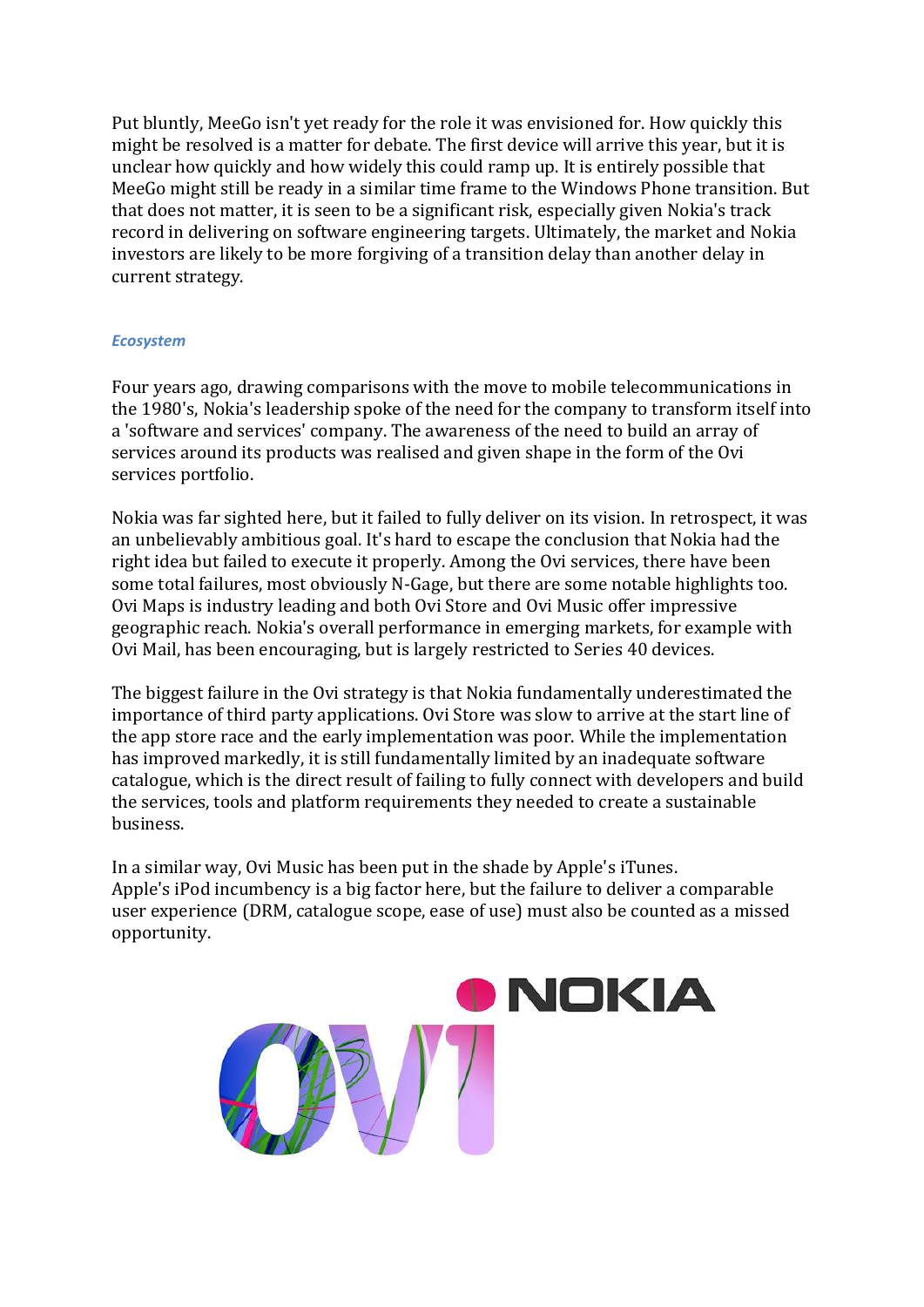In choosing to continue with Symbian and MeeGo, a critical issue for Nokia would be that their related ecosystem is already somewhat discredited, overtaken by its competitors. The argument that past performance is a good indicator for future performance may be unfair, but is hard to escape without a visible change, such as that provided by transitioning to another platform. Put simply, Nokia has a perception problem. As far as many companies are concerned, especially those in the US, Nokia is not currently part of the smartphone landscape. That's why we've not seen the Kindle app on Symbian, it's why the vast majority of demos at this year's MWC were done on an iPhone or Android device (a sharp contrast to five years ago) and it's why the media, even in Nokia's European heartland, is dominated by its rivals.

But I think there's a bigger issue. As the elements that are encompassed by the ecosystem definition expand, I believe it is becoming very difficult, if not impossible, for any single company to build out a complete ecosystem on its own, especially if they wish to address the entire mobile market.

It is instructive that neither of Nokia's two major ecosystem competitors try do everything themselves. Google has its manufacturing partners and is missing some service offerings (e.g. music and video). Similarly Apple, who in any case only serve a relatively narrow vertical market, effectively outsources its manufacturing and brings in (for example) location services from Google.

#### <span id="page-8-0"></span>**Option 2: Android**

#### <span id="page-8-1"></span>*The business case*

With Nokia's market share heading downwards, it became fashionable to suggest that Nokia should release an Android device. Android's greatest advantage is that it offers an existing viable ecosystem. But the business logic for Nokia going Android has never been clear. Nokia would be obliged to surrender too much of the value and differentiation ability, most obviously in services and advertising, to Google.

# CIORCIND

A partnership between Nokia and Google would not have been one of equals; choosing Android really would have been raising the white flag of surrender. Nokia still believes it can significantly differentiate its devices from its rivals, in large part by helping to build a cohesive and sustainable ecosystem. The subtle difference between joining and helping to build an ecosystem, and the associated value sharing that goes with each option, is ultimately what made a Nokia tie up with Google highly unlikely.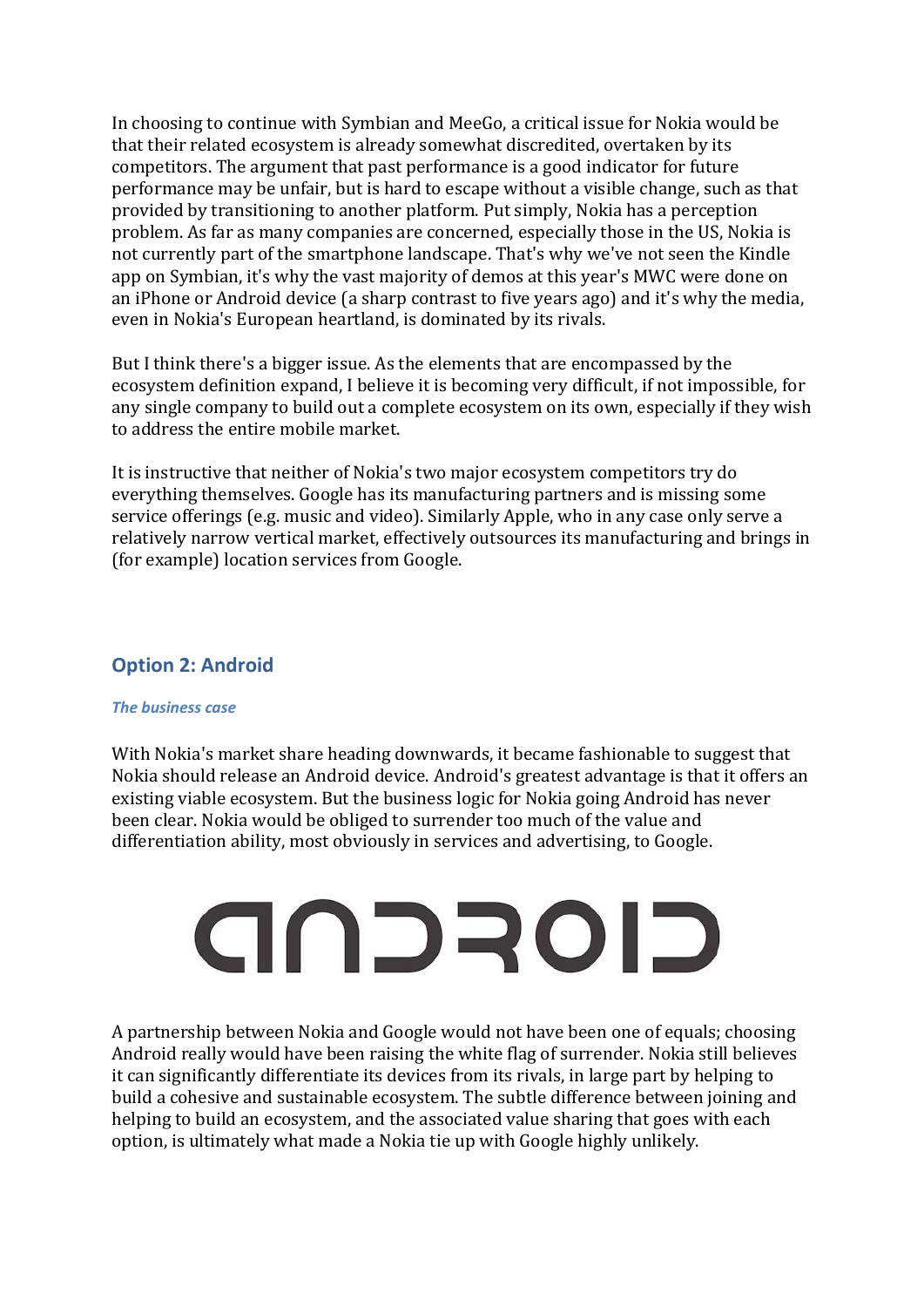Other factors, such as a lack of operator enthusiasm, ferocious competition within Android, weaknesses in Android's architecture and governance model, and potential legal complications may have also played a role, but in my opinion Nokia would have found it difficult to look beyond the basic business logic, before these and other issues had even begun to be considered.

#### <span id="page-9-0"></span>**Option 3: Windows Phone**

#### <span id="page-9-1"></span>*Technology (operating system)*

Windows Phone 7 was launched at MWC in 2010, with the first devices arriving on the market in October 2010. It represented a near complete break from Microsoft's previous efforts in the mobile space. As such, it can be regarded as a young platform, but it should be appreciated that some of the underlying technology has a longer history.



Windows Phone 7 is based on the Windows Embedded Compact 7 core, the latest version of Microsoft's embedded operating system (previously known as Windows CE). The operating system, especially in its more recent versions, is generally well regarded and used in a very wide variety of embedded devices.

On top of this core, sits the Windows Phone UI, codenamed Metro, and associated software suite. The design language of Metro is a significant departure from the traditional grid and list-based mobile UI. This directly addresses the most common criticism that Nokia has faced with Symbian, that of an inadequate UI/UX.

Nonetheless, the move to Windows Phone will be an abrupt change for existing Nokia users and may not be universally welcomed. The path of familiarity from Series 40 will also be lost, potentially making it harder for Nokia to upgrade its mobile phone customers to its smartphones.

A more significant issue is that of the holes in Windows Phone 7's feature set, when compared to Symbian. The best known of these is the absence of third party app multitasking, but other areas of concern include VoIP support, video calling, tethering, HDMI, Bluetooth serial, USB Mass Storage, USB OTG, custom ringtones, depth and richness of API support, and more. We'll look at this specific area in more detail in a future article to highlight some of the work Nokia and Microsoft will have to do to achieve a greater degree of feature parity.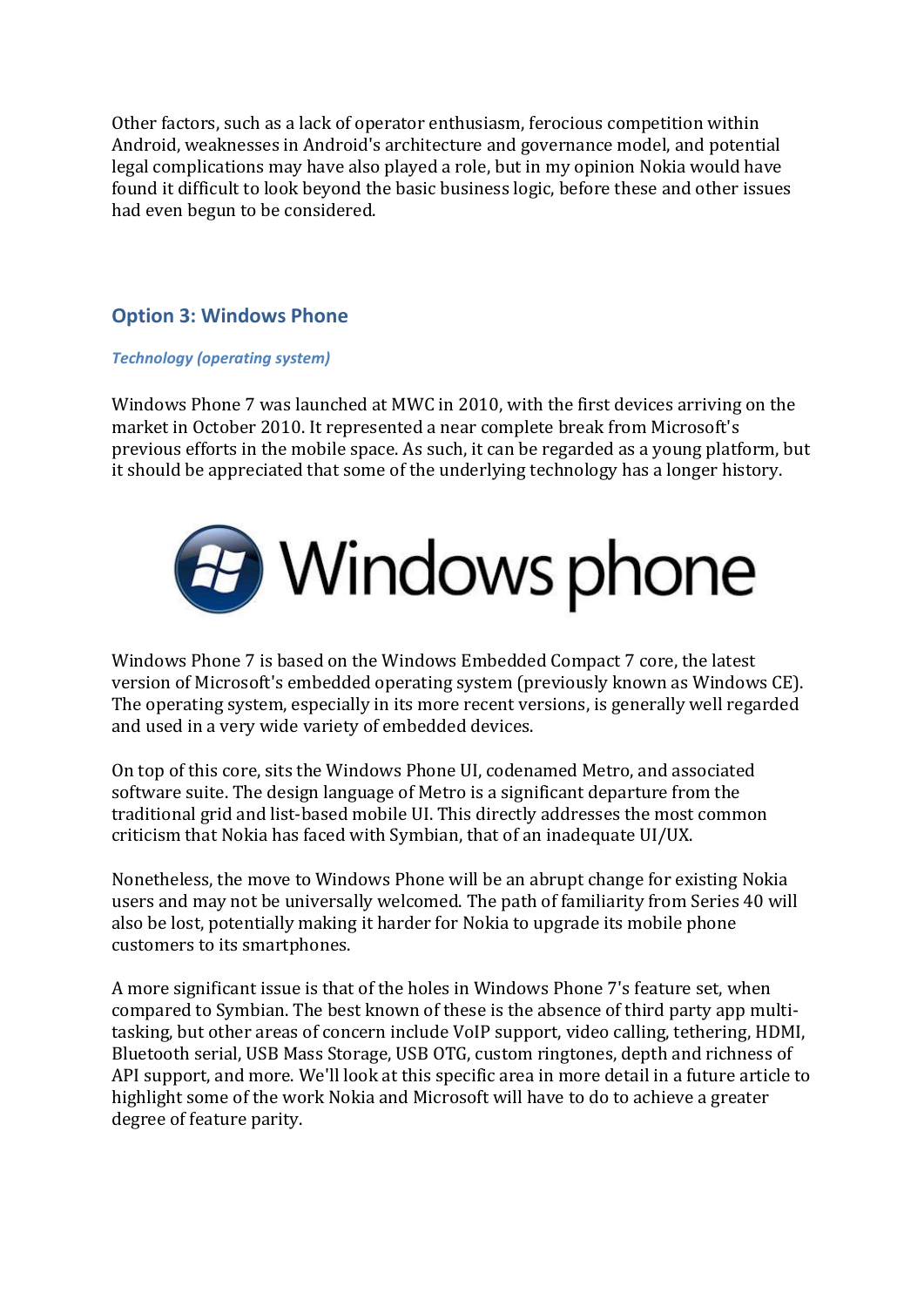

At this stage, it not really possible to provide a full assessment of what Windows Phone technology means for Nokia devices. That will only be possible once the first Nokia Windows Phone devices arrive. However, in general, a key performance indicator for Microsoft and Nokia will be whether a consumer comparing the functionality of a new Nokia Windows Phone device to an older Nokia Symbian device finds any major negative differences. This includes not only definable feature requirements, but also more subjective performance characteristics, such as battery life and software stability.

#### <span id="page-10-0"></span>*Ecosystem*

In the press releases announcing the Microsoft and Nokia partnership, it is telling that, in their respective quotes, both Stephen Elop and Steve Ballmer emphasised the ecosystem that the two companies could build together. While the licensing of Windows Phone by Nokia is the starting point for the partnership, it is quite clear that the ability to build an ecosystem together was the driving force behind the deal.

The hardware and software parts of the deal are at first glance obvious, with Nokia providing hardware and Microsoft providing the software. However, it is important to appreciate that these are not indivisible competencies. Microsoft will draw heavily of Nokia's expertise as it evolves Windows Phone, especially as it seeks to move the operating system into lower cost devices. Moving forward, a close working relationship on the software engineering side, with contributions from both companies, will be vital if the partnership is to reach its full potential.

At this point it is worth reminding ourselves of the significance of Nokia's scale in the mobile device industry. As a company, Nokia touches more consumers than any other and does so with that most personal of products - the mobile phone. Scale is the single most vital prerequisite for a viable ecosystem - it doesn't matter how good the products and services are if you can't get them into peoples' hands.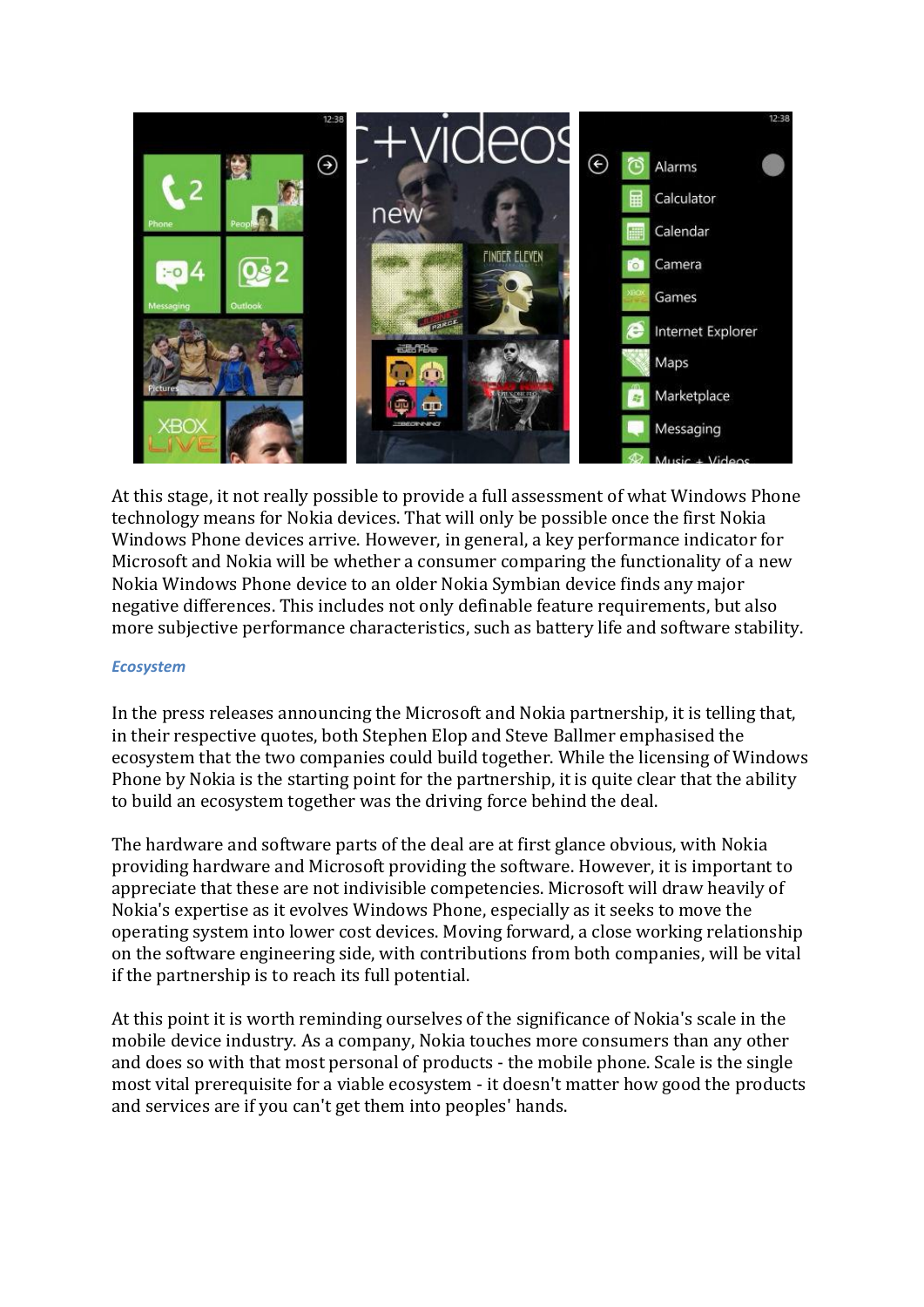In entering a strategic partnership Nokia and Microsoft are seeking to combine different service assets to jointly build a sustainable and viable ecosystem in mobile. So what are these respective contributions?

Nokia, because of its global focus, has done a far better job of taking its services outside the core Western European and North American markets than its competitors. This by product of Nokia's scale means that it has significant infrastructural assets in key services areas. For example, Ovi Store has billing arrangements with more than 100 operators in 34 countries. Similarly, its Ovi Music service is operational in many more countries than Microsoft's Zune. Setting up the necessary licensing agreements and infrastructure for these operations is a very significant time and financial investment.



Nokia's biggest service contribution is its location assets in the form of Navteq and Ovi Maps. The importance of the current generation of location and mapping services is already well appreciated. But, more importantly, location is also the key component underlying the trend towards contextual awareness, which provides that vital bridge between the physical and digital worlds, and will, in time, radically change the way we interact with technology.

Microsoft will be contributing its advertising assets. Microsoft's adCenter will be used to serve advertising across search results and services on Nokia devices. The two companies also specifically identified new advertising opportunities related to local services as being significant. Given the rapidly evolving business models being built around advertising, especially in the mobile space, there is obviously scope for a great deal more here. Nokia has tried to get into the advertising space before, with the Enpocket acquisition and related Nokia Ad service, but was never able to gain any real traction. So for Nokia, the potential new revenue stream could be one of the most significant outcomes of the deal.

Microsoft will also contribute search (Bing) and gaming (Xbox) services. Xbox, in particular, could be a significant draw for consumers and there's a very real potential to provide console integration that none of the competing ecosystems would be able to match easily.

There are also areas where both companies have similar existing operations. The most obvious of these are in music (Ovi Music/Zune) and developer services and their related app stores (Ovi Store/Marketplace).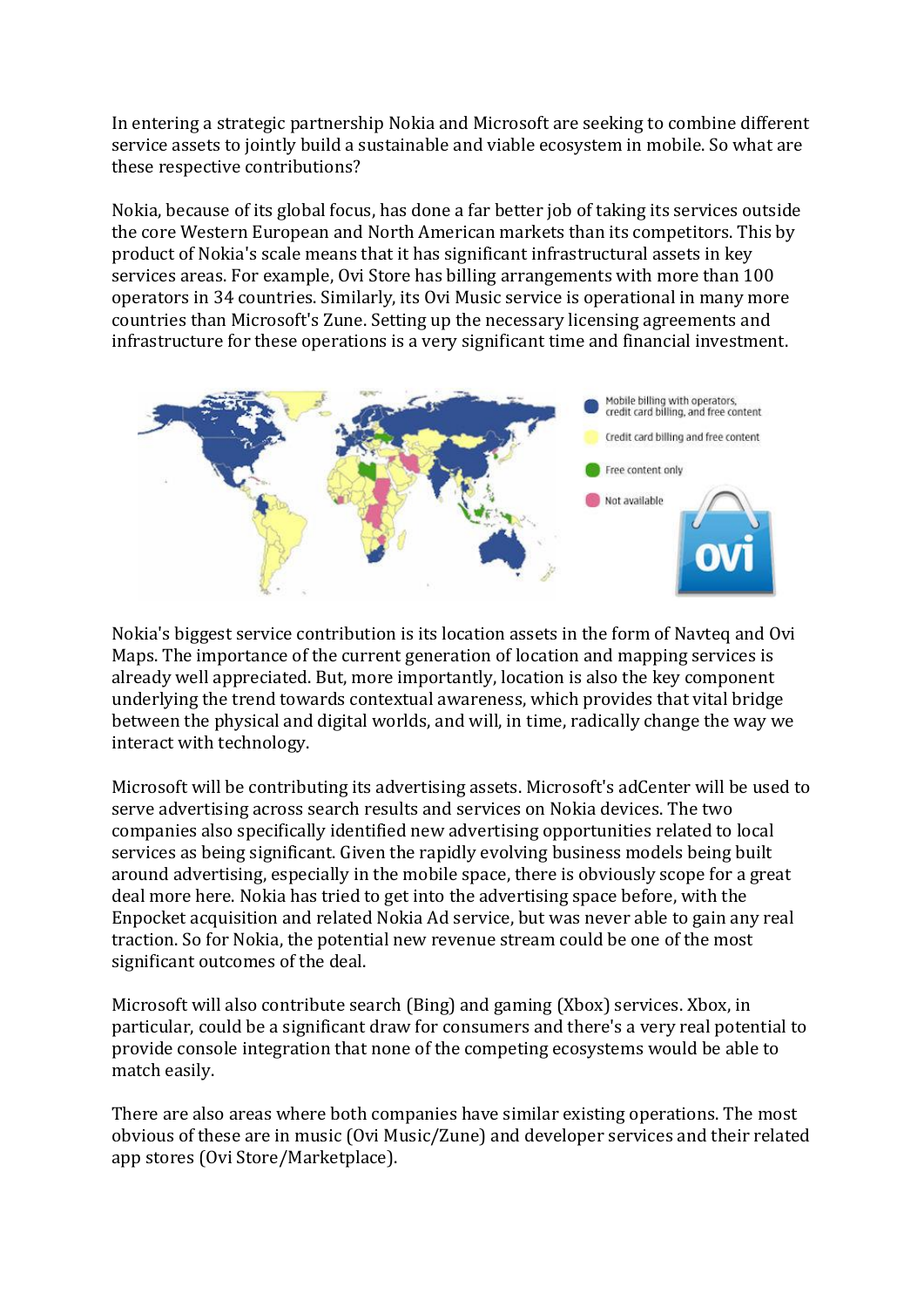Nokia and Microsoft have been curiously quiet on music services details. During the partnership announcement and subsequent discussions, neither music brand was directly mentioned, suggesting the details are still to be worked out. Microsoft's Zune provides a more elegant user experience but is only available in a limited number of countries. Nokia's Ovi Music is more widely available and will need to be retained for Nokia's Series 40 devices. Regardless of how the two services are amalgamated (or not), the companies do have strong music assets in place.

The switch to Windows Phone means a switch to Microsoft's developer environments (Silverlight and XNA) and associated tools. Microsoft has built a business around providing excellent developer tools and support and its current mobile offering is generally regarded as first rate. The switch to Windows Phone is likely to attract developers who were previously unaware of, or ignoring Nokia, but there is no denying that it will be painful for existing Nokia developers.

Both Microsoft and Nokia have extensive teams helping to support their developer ecosystems. Both have their strengths and weaknesses. For example, Nokia sometimes struggles to clearly communicate the credibility of opportunities it offers, but has enjoyed success in building connections with developers by connecting at a local level.

In terms of app stores, the details are also still being worked out, but it looks like an Nokia branded store will live within the infrastructure of the Windows Phone Marketplace. Content will be accepted by both Microsoft (App Hub) and Nokia (though Ovi Publish).

There's a lot more to discuss here, so we will look at the issue for developers in more detail, including the impact on Qt, in more detail in a future article. Ultimately though, developers are (mostly) rational and will move to the ecosystem where they can make money.

The idea that Nokia's and Microsoft's service assets can be combined in an ecosystem which is greater than the sum of its parts is beguiling. A great deal will depend on execution and how well the two companies can mesh the components together. Nonetheless the potential is clear - a combination of Microsoft and Nokia offers the opportunity to create a very competitive challenger in the mobile ecosystem war.

#### <span id="page-12-0"></span>*Differentiation*

A critical factor for Nokia, regardless of platform, is the ability to differentiate its phones from its competitors. After all, this is what persuades someone to buy a Nokia device rather than a competing device.

At first glance, Windows Phone, with its limited customisation elements and tight chassis specification, seems to offer only limited possibilities. The most obvious of these is through Nokia's hardware design capabilities and specialisms (e.g. imaging). On its own, this is a strong differentiating element, but I believe there are three additional points that should be considered.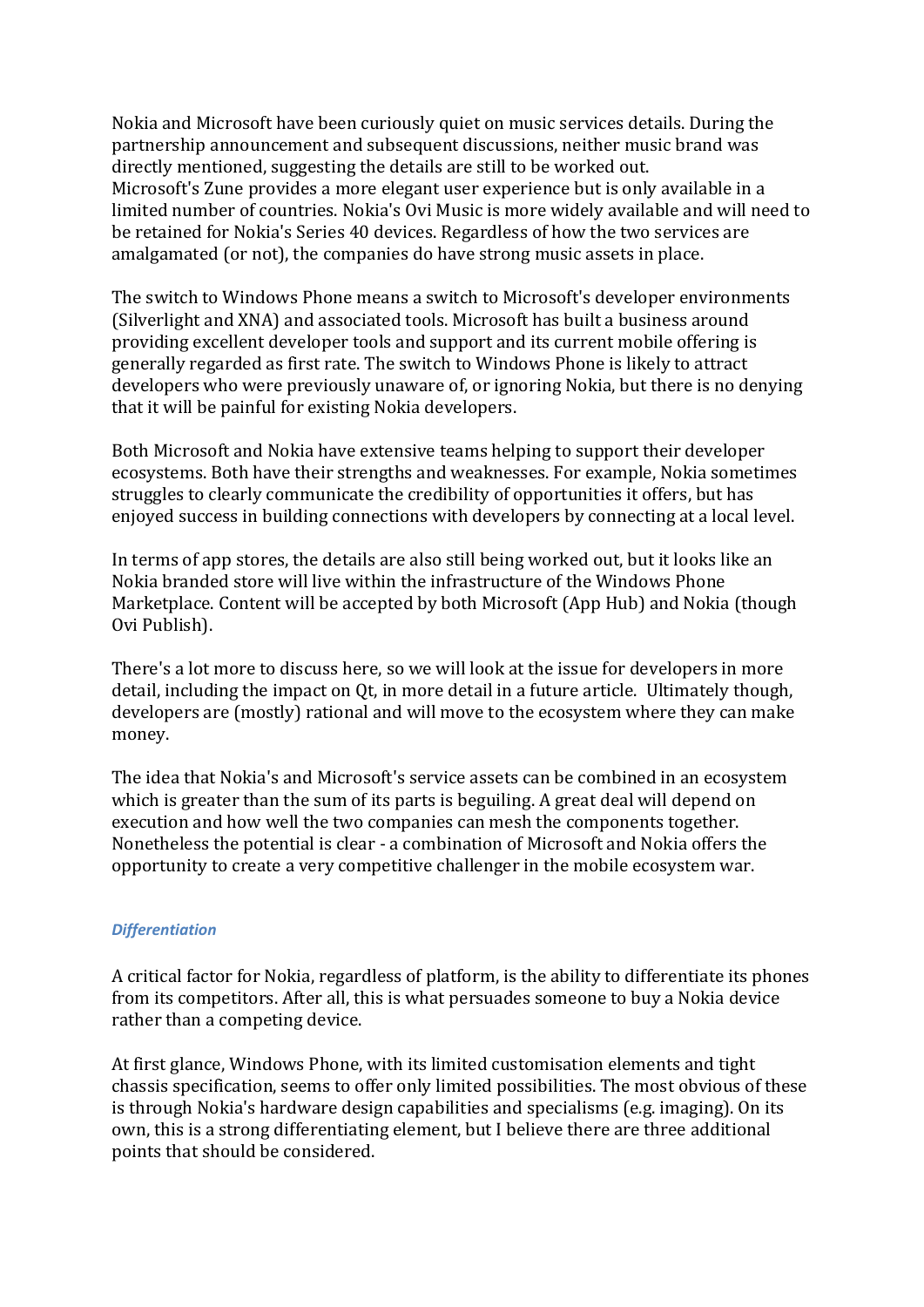

Firstly, during the strategy announcement, it was made clear that additional chassis specifications (classes of devices) will be introduced, catering for different and lower priced devices. Indeed, Nokia is likely to be instrumental in helping author these specifications. Thus the limitations of the chassis specifications are likely not a major concern.

Secondly, it was made clear that Nokia would have the ability to customise any part of Windows. Intriguingly, Elop suggested that Nokia would not necessarily do so, recognising consistency within the Windows Phone ecosystem could be a significant asset. That, of course, still leaves plenty of room for a variety of Nokia-only applications and services. It seems reasonable to think that a Nokia Windows Phone device might be able to offer significant software and hardware advantages over a vanilla offering.

Thirdly, it is likely that Nokia will come to dominate the Windows Phone device line up. It's not hard to imagine Nokia devices making up 80% or more of Windows Phone shipments. That level of dominance will also give Nokia the greatest voice in shaping the future of the platform and it clearly becomes Microsoft's favoured hardware partner. It's going to be interesting to see how Microsoft's other hardware partners react there's a real possibility that one or more of them will stop making Windows Phone devices, on the basis that it is going to be hard to compete with a Nokia which has (now) fully committed to the platform. It is not too much of a stretch to suggest that it may get to the point where Nokia smartphones and Windows Phone become almost synonymous with each other.

Critical to the ability to differentiate, is to ask what devices Nokia will be needing to differentiate against. Elop made it clear that his number one priority is to compete with Android. So the answer here is Android and, to a lesser extent, iOS devices. Differentiating against these devices from within the Windows Phone ecosystem is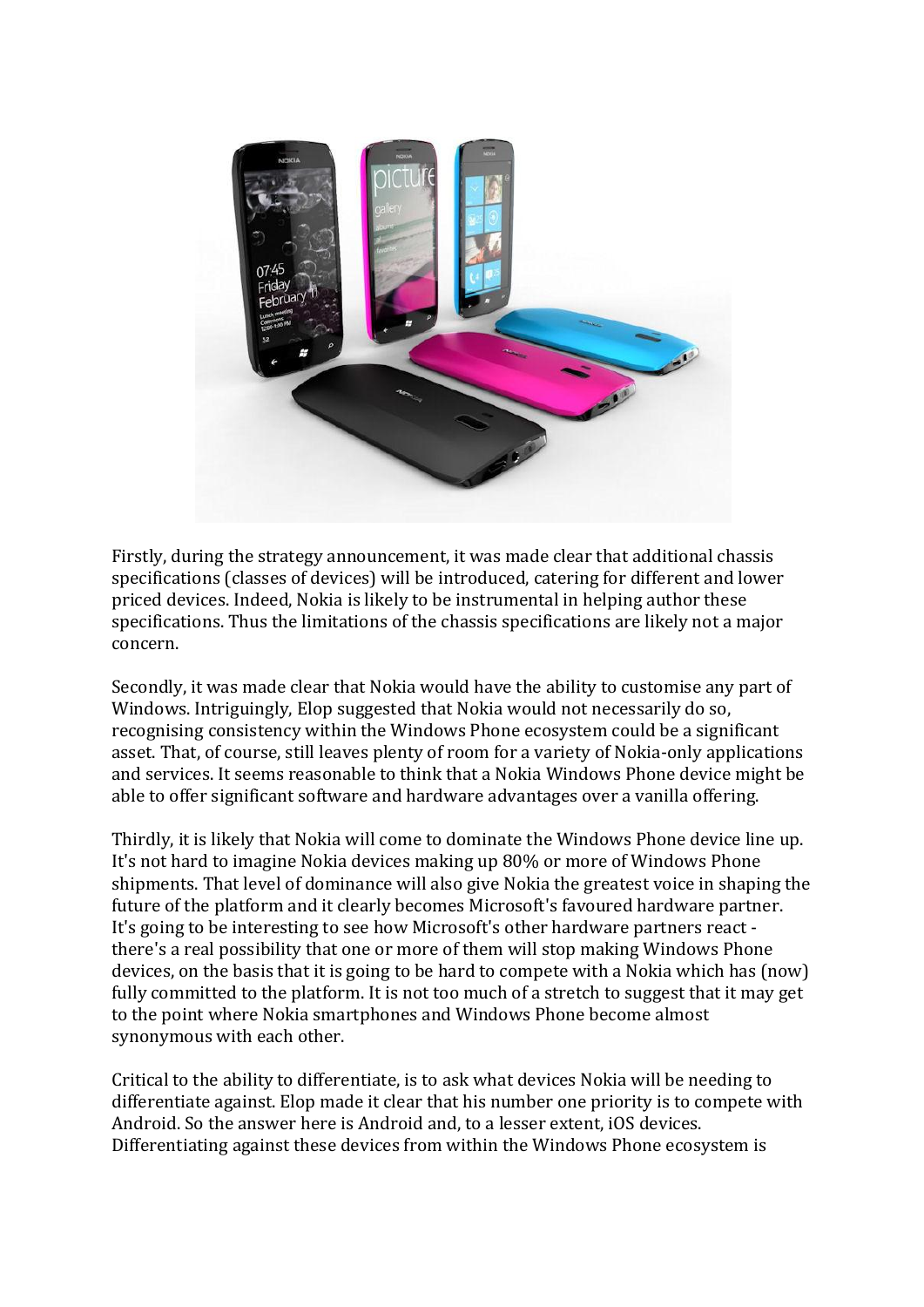relatively easy. In other words, the competition Nokia faces outside the Windows Phone ecosystem is a far bigger issue than any competition it will face within it.

Contrast this situation with what would happen if Nokia went with Android. It might still end up as the biggest player within Android, but it would not be dominant and would face ferocious competition from within its chosen ecosystem.

#### <span id="page-14-0"></span>**Conclusion**

For me, the discussion around Nokia's smartphone strategy decision comes down to this simple question: Could Nokia be successful in the smart devices space by following a 'go it alone' strategy? There are two answers to this question, each of which leads to a different strategy. If yes, continue the Symbian-MeeGo-Qt strategy. If no, a strategic partnership with Microsoft and a switch to Windows Phone offers the best way forward. In both cases, Nokia will need to improve upon its execution.

The trouble is that there are so many factors and uncertainties involved that it is just not possible to give an absolute answer to the question above. To an extent, it means the decision then comes down to assessing relative risk and potential return.

It is possible to make a strong case that Symbian-MeeGo-Qt remains a viable option from a pure technology perspective; indeed, it may even be the most technically advanced. Symbian's sophistication remains undiminished and MeeGo's scope, philosophy and architecture seems well equipped to address a multi device segment world. However, the ecosystem factor means that this is not enough on its own.

In the smartphone space, who are Nokia's biggest competitors? Answer - Google and Apple, and perhaps RIM too. The current competiveness of iOS, Blackberry and Android devices is of course, in part, related to their hardware and software functionality, but it does seem that their most significant difference to Nokia is their surrounding ecosystems.

This lends heavyweight support to the argument that the smart devices space has indeed become a battle of ecosystems. It means that to be competitive you have to have a viable and sustainable ecosystem and, as such, it becomes the critical factor in deciding what strategy to follow.

Nokia's track record in building its own ecosystem has been mixed. With the limited time available, it is difficult to see how it could change this on the scale required to be competitive. Part of the problem here is that the ever increasing competencies required to build an ecosystem make it difficult for any company to succeed alone.

Participating in a jointly built ecosystem with Microsoft makes a lot of sense. The companies are complimentary; with the obvious exception of mobile operating systems themselves, there is surprisingly little overlap. Each company has assets that the other needs - meaning that there's a mutual dependency and joint equity in the ecosystem. Nokia becomes the dominant manufacturer in the ecosystem almost immediately and is